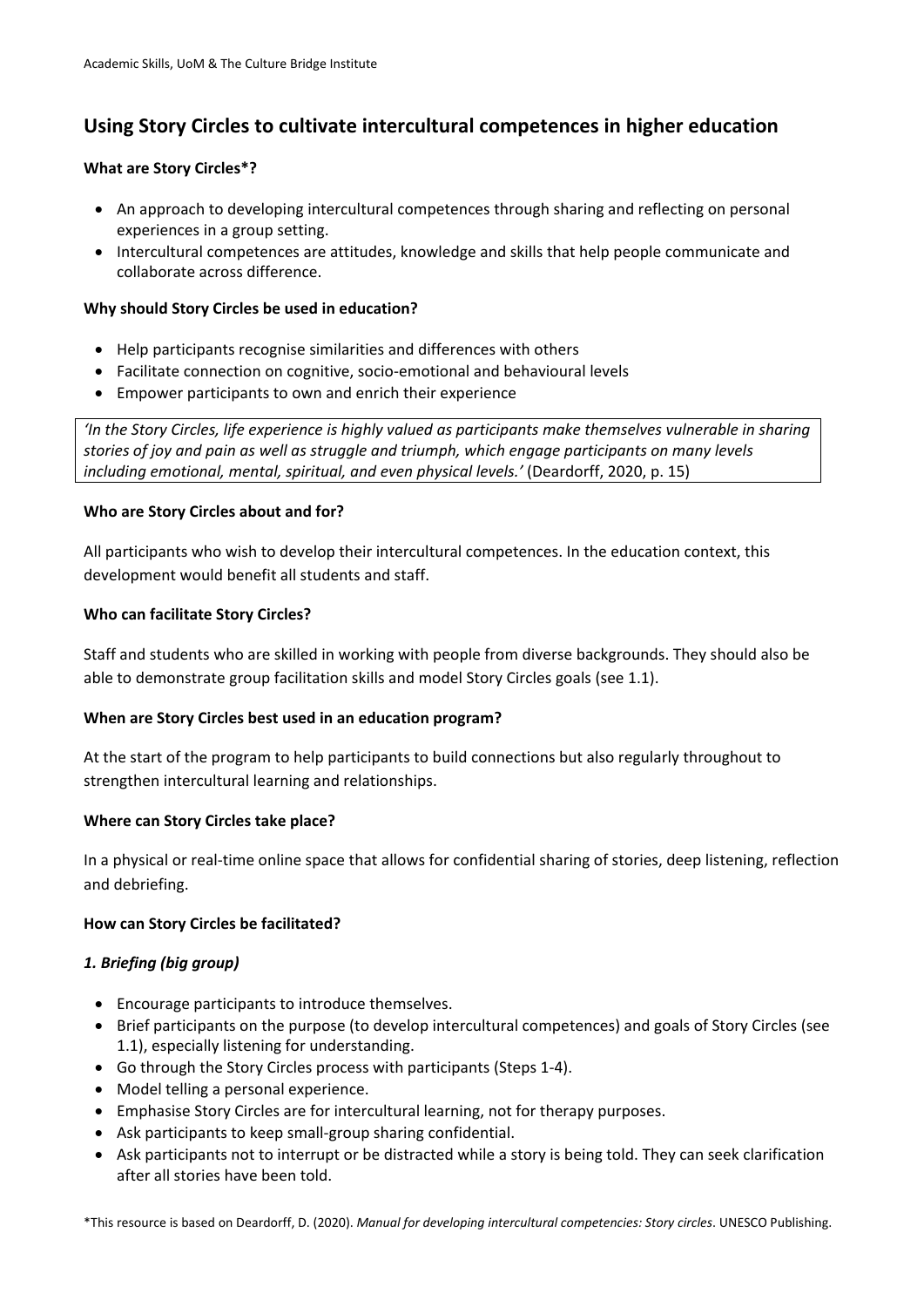- Ask small groups to rotate the role of timekeeper (e.g. the next speaker the person to the right of the speaker or the person whose initial is the next letter in the alphabet).
- Suggest a non-intrusive way for a timekeeper to indicate a speaker's time has run out, e.g. signalling the passing of a physical/digital speaking ball or using an online reaction function.
- Suggest a suitable story duration, usually 3-5 minutes per story.
- Ask participants to remain in the same small group throughout the experience to avoid interruption. If online, encourage participants to have their webcams on throughout.
- Check if everyone is comfortable and willing to participate.
- Divide participants into small groups of 3-7 people each.
- Stay apart from the small groups so as not to impact the power dynamic.
- 1.1. Story Circle goals (Deardorff, 2020, p. 20)
	- o *Demonstrate respect for others*
	- o *Practise listening for understanding*
	- o *Cultivate curiosity about similarities and differences with others*
	- o *Gain increased cultural self-awareness*
	- o *Develop empathy*
	- o *Engage in critical reflection on one's own intercultural competencies development, as well as on the intercultural experience*
	- o *Develop relationships with culturally different others*

# *2. 'Get acquainted' round (small groups)*

Prompt participants to start sharing their experiences with a small but culturally interesting topic. Select ONE prompt (2.1). If participants are in online breakout rooms, broadcast the prompt.

2.1. Suggested prompts (Deardorff, 2020, p. 34)

- o *Please tell us your name and the story about your name. (What does it mean? How did you come to have this name?)*
- o *Please tell us your name and three words or phrases that describe your background, and why those words/phrases are important to you.*
- o *Please tell us about an object or photo that you brought with you that tells us something about you and your background.*
- o *What is your favourite holiday or festival, and why is this your favourite?*
- o *What is a favourite food you would eat growing up and how does that relate to your background?*

#### *3. 'Intercultural competences' round (small groups)*

a. Select ONE topic for story exchange (3.1). If participants are in online breakout rooms, broadcast the topic.

3.1. Suggested topics (Deardorff, 2020, p. 35)

- o *What is one of the most positive interactions you have had with a person(s) who is different from you, and what made this such a positive experience?*
- o *What is a memorable experience you have had with a person(s) who is different from you (age, religion, gender, socio-economic, culture, nationality, etc.), and what did you learn about yourself and/or the other person in that experience?*
- o *What is a memorable cultural misunderstanding you have had, and what did you learn from this?*
- o *Describe someone who you know personally or who is known to you (via media, in history, etc.) that you feel can get along well with others, especially those who are different from that person. What is it that helps that person get along with others?*
- Describe a time when you realised you believed in a stereotype (about a group you part of or a